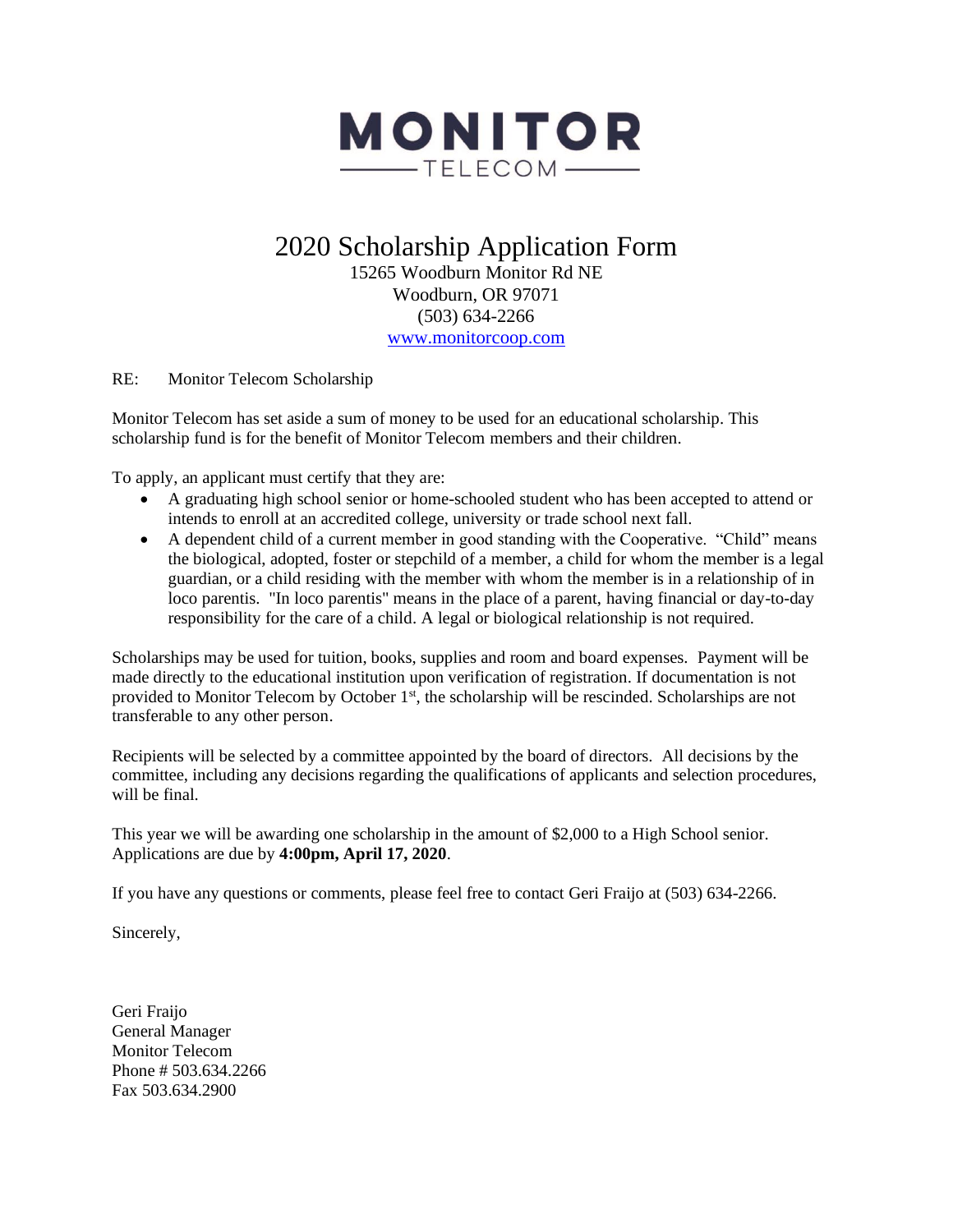### **Monitor Telecom 2020 Scholarship Application Packet**

Monitor Telecom maintains a scholarship fund for the benefit of its Members and immediate family. The purpose of these scholarships is to recognize and provide financial assistance to students pursuing an education in any degree program of study, at any university, 4-year college, community college, technical or trade school.

This scholarship fund is subject to the following rules and regulations:

- 1. The Monitor Telecom will present one scholarship in the amount of \$2,000. The scholarship is to be used in the academic year beginning September 2020. The award is for one year and is nonrenewable.
- 2. To be eligible the candidate must be a Monitor Telecom Member or immediate family member on the date of the initial award of the scholarship.
- 3. The candidate must be a current high school senior progressing satisfactorily toward graduation.
- 4. Selection shall be made by a committee, appointed by the Monitor Telecom Board of Directors. Applications shall be modified to remove names, so a "blind" selection process can be made without influence of candidate names.
- 5. The selection criteria is based on educational achievement, involvement in activities, honors, awards, and career goals. Financial need is not a consideration.
- 6. Application must be on the official Monitor Telecom application form and received no later than **4:00pm, April 17, 2020** by Monitor Telecom Company. Applications can be mailed to 15265 Woodburn Monitor Rd NE, Woodburn, OR 97071, marked Attention: Geri Fraijo.
- 7. The recipient must attend a school certified by the Northwest Accreditation Association or a school recognized by the National Association of Trade and Technical Schools.
- 8. Payments of current portion of grant shall be paid directly to the register's office in the name of the recipient, upon submission of verified registration at an approved school.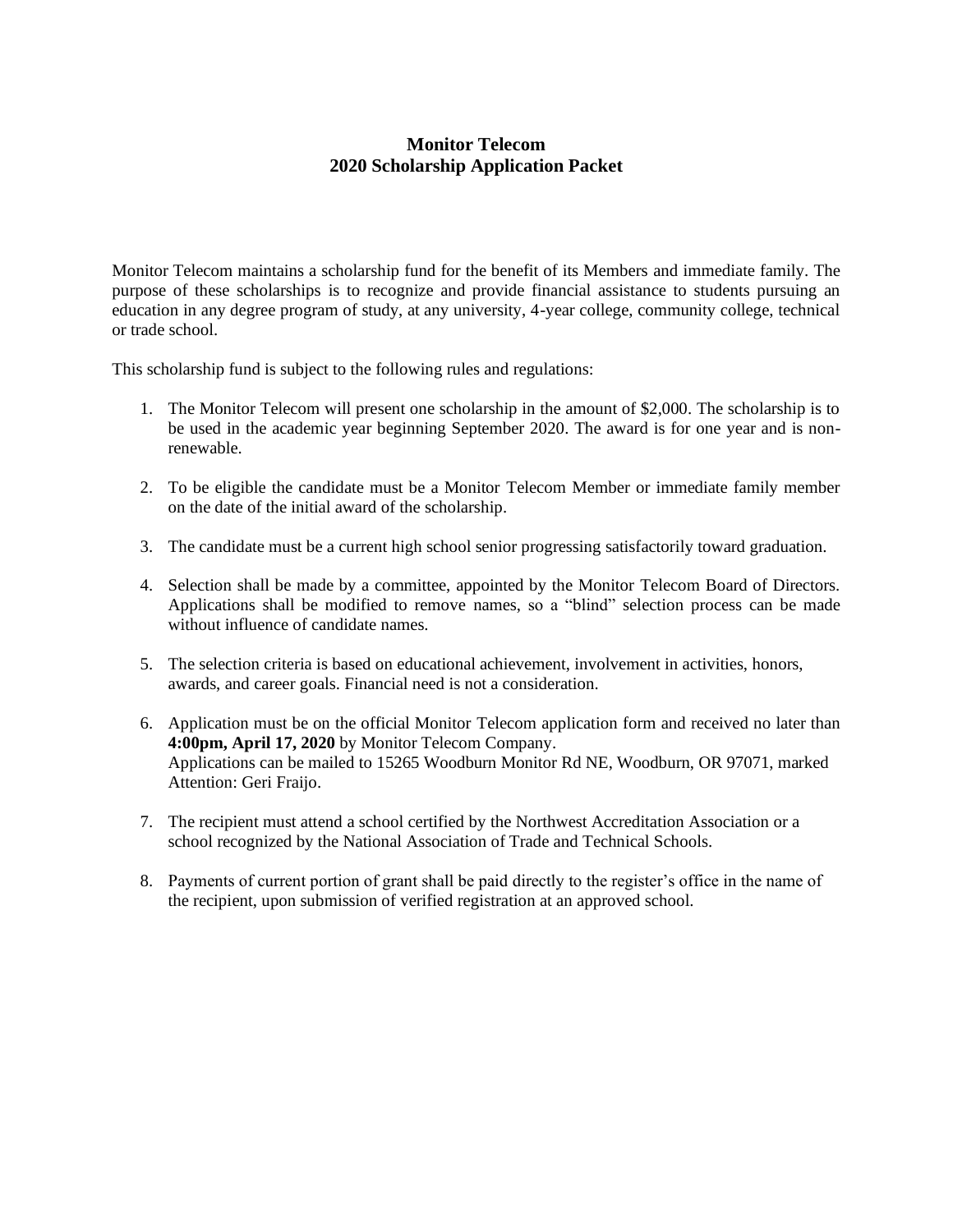#### **Monitor Telecom 2020 Scholarship Application Packet**

#### **Instructions for Preparation of Application**

Please respond to the following questions and information requests on separate sheets of paper, doublespaced. More than one response may be included on the same page with the exception where a one-page statement/response is requested. Be sure to head each response sheet appropriately to correspond to the questions you are addressing.

You are encouraged to pay attention to grammar, punctuation, spelling, creative thinking, expression, and overall completeness and detail to your application.

You will be rated on your ability to respond clearly and accurately to the questions asked. It is important to be clear and concise yet provide sufficient information to judge your success to date, and your profitability for future success to merit the scholarship.

#### **All prepared application material must be typewritten, or computer generated with a quality printer**.

- 1. Briefly state why you are applying for this scholarship.
- 2. Write a brief statement on why you should be selected to receive this scholarship.
- 3. What factors led you to choose the school(s) you plan to attend.
- 4. Outline the goals you have set for your education and how you have prepared yourself towards these goals and what you expect once you obtain them.
- 5. On separate sheets of paper list the activities in which you have participated; awards and honors received during high school years; and home and community activities and any work experience.
- 6. List the school(s) to which you have applied or been accepted.
- 7. Prepare a one-page autobiographical narrative about yourself. Include school activities, work experience, church, community involvement, and hobbies.
- 8. Attach to the application two signed (2) letters of recommendation; one (1) from a current instructor/teacher, administrator, or counselor, and one (1) from a non-school/non-family member person.